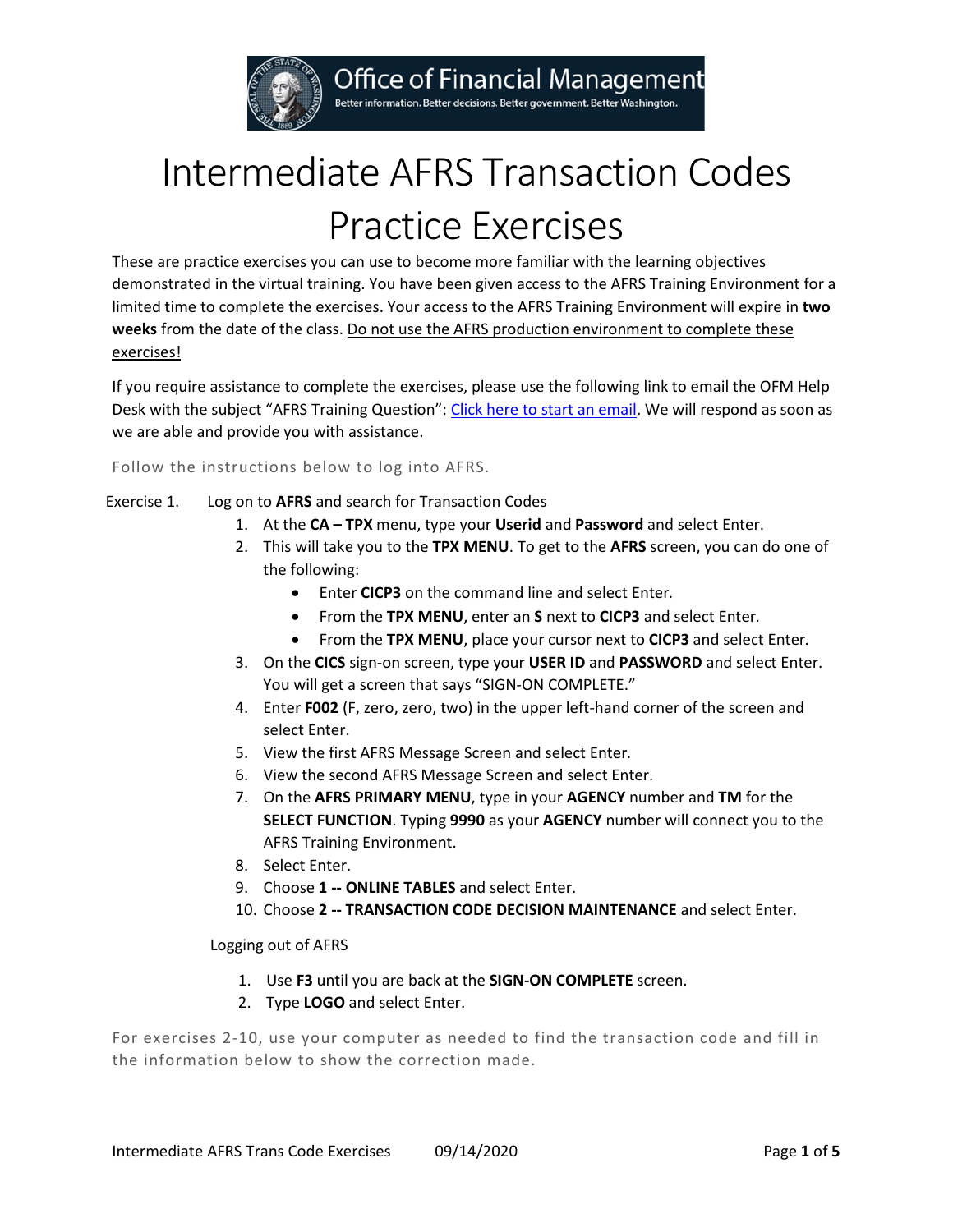Exercise 2. Someone at your agency recorded cash revenue to the incorrect **Fund 01B**. The entry should have been to **Fund 108**. Agency reports show the entry in AFRS and the Treasurer's Office has recorded it. The original entry is shown below:

| TC. | DR   |      | Title.                              | Coding is the same for debit and credit |
|-----|------|------|-------------------------------------|-----------------------------------------|
| 001 | 7110 | 3210 | Receipts-In-Process<br>Cash Revenue | Fund 01B / Major Source 0384            |
| ТC  | DR   |      | ⊺itle                               | Coding is the same for debit and credit |

Exercise 3. Someone at your agency recorded cash revenue to an incorrect Major Source **0360**. The correct Major Source should have been **0384**. The Fund was coded and entered correctly as 11G. Agency reports show the entry in AFRS and the Treasurer's Office has recorded it. The original entry is shown below:

|     | DR   | CК   | Title                               | Coding is the same for debit and credit |
|-----|------|------|-------------------------------------|-----------------------------------------|
| 001 | 7110 | 3210 | Receipts-In-Process<br>Cash Revenue | Fund 11G / Major Source 0360            |
| ТC  | DR   | CR   | Title                               | Coding is the same for debit and credit |

Exercise 4. An AFRS payment (refund of revenue) was issued with the incorrect Major Source **0360**. The correct Major Source should have been **0384**. The original entry is shown below:

| TC. | DR   | LΚ   | Title                                             | Coding is the same for debit and credit |
|-----|------|------|---------------------------------------------------|-----------------------------------------|
| 198 | 3205 | 5111 | <b>Accrued Revenue</b><br><b>Accounts Payable</b> | Fund 001 / Major Source 0360            |
|     | DR   | CR.  | Title                                             | Coding is the same for debit and credit |

Exercise 5. You are reconciling your subsidiary accounts in GL Acct 1354 – Due from Other Agencies and discover a receivable transaction that was processed (TC 261) using subsidiary 105000 when it should have been subsidiary 310000. The amount due from agency 105000 has not been received.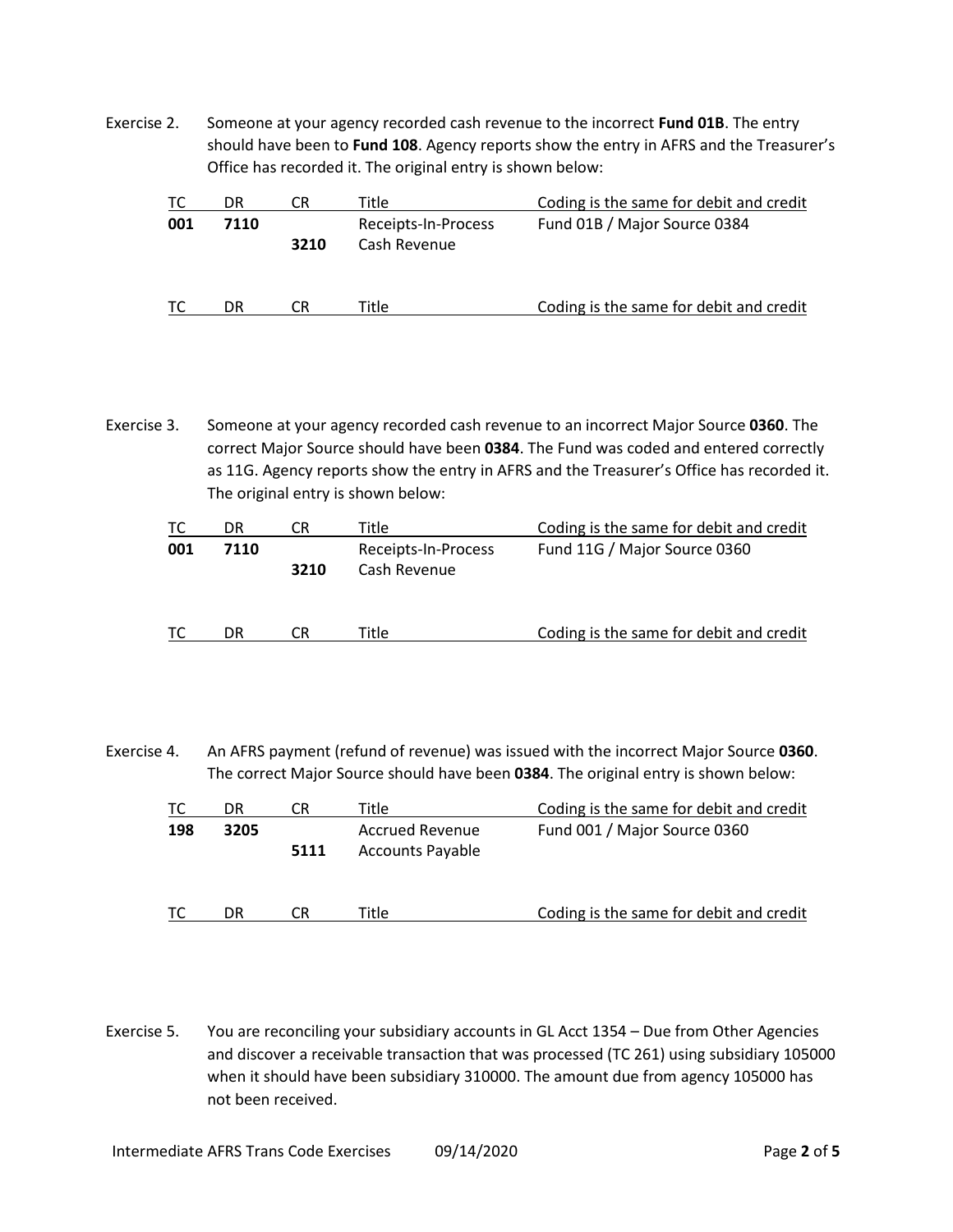NOTE: There are 2 sets of transaction codes that could be used. See if you can figure out both ways of accomplishing this. You should also check your agency procedures to determine which method is preferred by your agency.

| ТC  | DR   | CR | Title                            | Coding is the same for debit and credit                               |
|-----|------|----|----------------------------------|-----------------------------------------------------------------------|
| 261 | 1354 |    | <b>6505</b> Accrued Expenditures | Due from other Agency Fund 001 / AI / PI / S-Object/ Subsid DR 105000 |
| TC. | DR   | CR | Title                            | Coding is the same for debit and credit                               |

Exercise 6. Your agency staff recorded cash expenditures incorrectly to **Fund 001 with AI 012**. The correct Fund should have been **108 with AI 108**. The original entry is shown below:

| ТC  | DR   | CR   | Title                                | Coding is the same for debit and credit |
|-----|------|------|--------------------------------------|-----------------------------------------|
| 263 | 6510 | 7140 | Cash Expenditures<br>JV's-In-Process | Fund 001 / AI 012 / PI / S-Object       |
|     | DR   | CR   | Title                                | Coding is the same for debit and credit |

Exercise 7. Your ER report shows an expenditure warrant was sent using an incorrect **Program Index (PI) 00555**. The correct PI should have been **00666**. The original entry is shown below:

| ТC  | DR   | CR   | Title                                                  | Coding is the same for debit and credit |
|-----|------|------|--------------------------------------------------------|-----------------------------------------|
| 210 | 6505 | 5111 | <b>Accrued Expenditures</b><br><b>Accounts Payable</b> | Fund / AI / PI 00555 / S-Object         |
| TС  | DR   | CR   | Title                                                  | Coding is the same for debit and credit |

Exercise 8. Another expenditure warrant was sent using an incorrect **Fund 111** with **Appropriation Index (AI) 111**. The correct fund should have been **001** with **AI 012**. The original entry is shown below: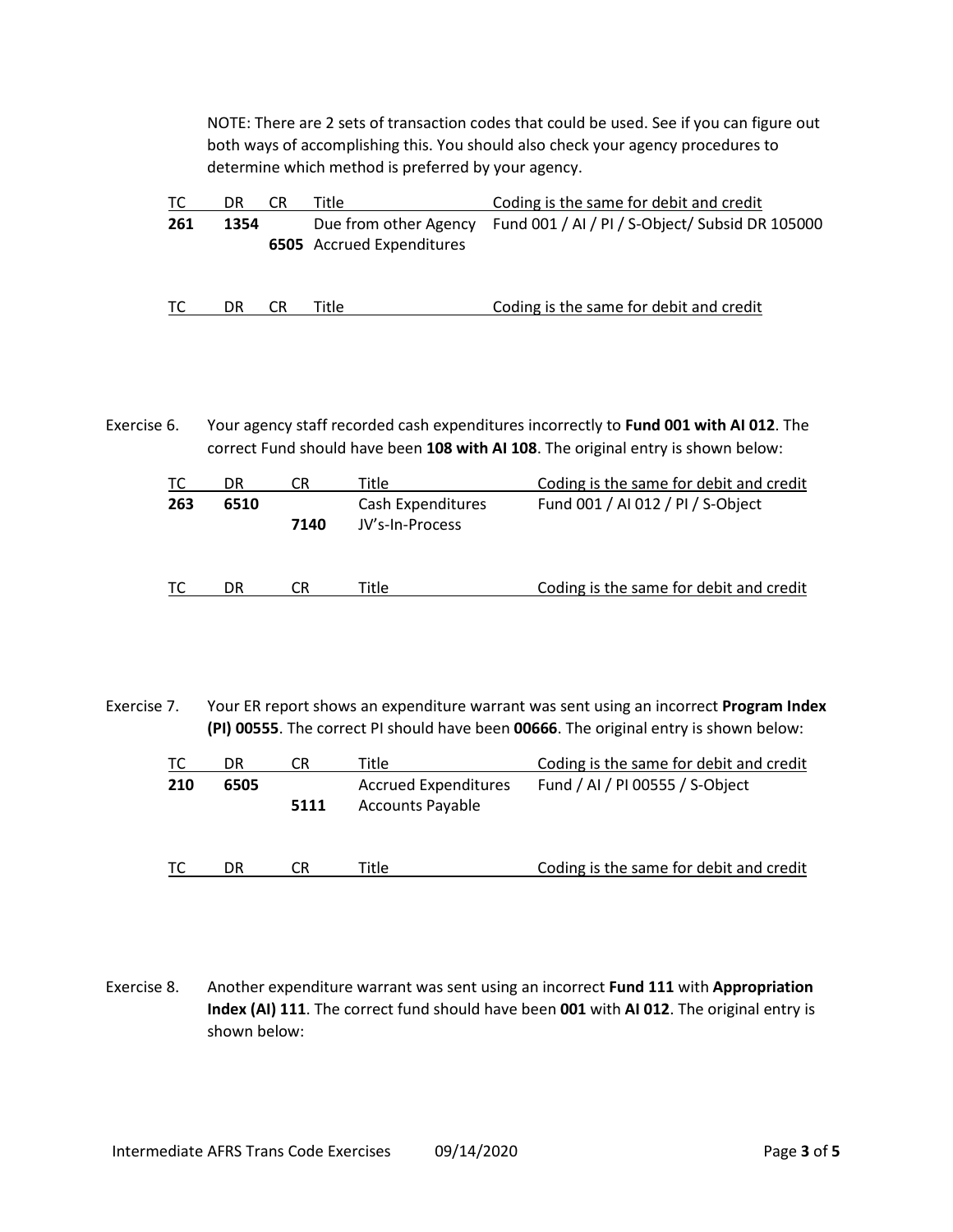| ТC  | DR.  | CR   | Title                                                  | Coding is the same for debit and credit |
|-----|------|------|--------------------------------------------------------|-----------------------------------------|
| 210 | 6505 | 5111 | <b>Accrued Expenditures</b><br><b>Accounts Payable</b> | Fund 111 / AI 111 / PI / S-Object       |
| ТC  | DR   | CR   | Title                                                  | Coding is the same for debit and credit |

Exercise 9. Someone at your agency sent an expenditure warrant to **King Co Metro** in error. It should have been issued to **King Co Licensing**. Metro returned the paper warrant to you. The coding on the warrant transaction was correct. You need to cancel the incorrect warrant and issue a new one to the correct vendor. (Hint: There are 2 sets of cancellation payment transaction codes that could be used.) See if you can figure out both ways of accomplishing this.

| TC             | DR   | СR   | Title                       | Coding is the same for debit and credit |
|----------------|------|------|-----------------------------|-----------------------------------------|
| 210            | 6505 |      | <b>Accrued Expenditures</b> | Fund / AI / PI / S-Object               |
|                |      | 5111 | <b>Accounts Payable</b>     | incorrect vendor number                 |
| TC             | DR.  | CR.  | Title                       | Coding is the same for debit and credit |
| 398(wrap) 5111 |      |      | <b>Accounts Payable</b>     | Fund / AI / PI / S-Object               |
|                |      | 7120 | Warrants-In-Process         |                                         |
|                | 6510 |      | Cash Expenditures           |                                         |
|                |      | 6505 | <b>Accrued Expenditures</b> |                                         |
| ТC             | DR   | CR   | Title                       | Coding is the same for debit and credit |

|  | <b>TC</b> |  |  |  | Coding is the same for debit and credit |
|--|-----------|--|--|--|-----------------------------------------|
|--|-----------|--|--|--|-----------------------------------------|